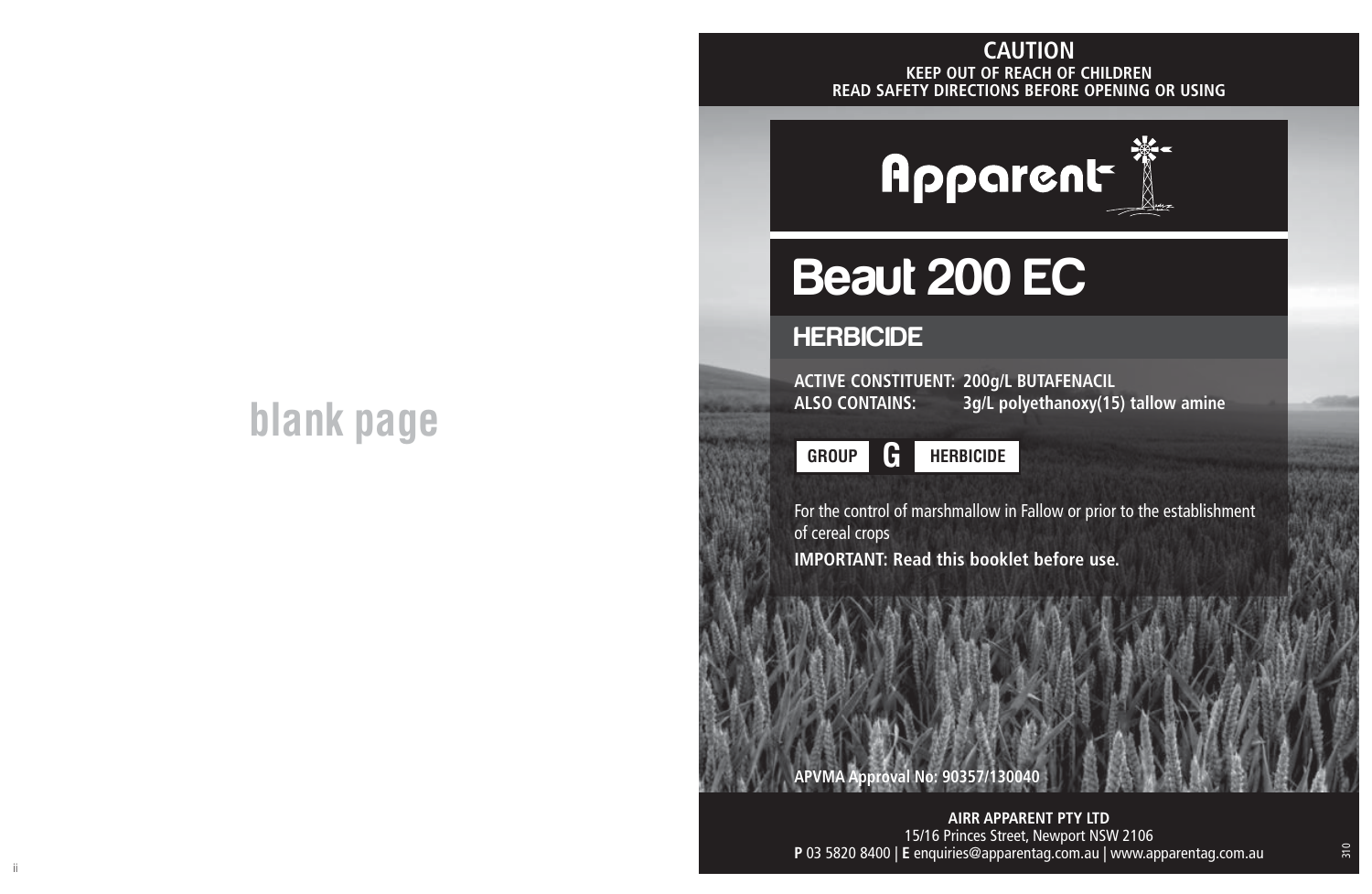#### **Restraints:**

#### **For Professional Use only**

DO NOT apply by aircraft, apply by ground boom only. DO NOT make more than 1 application per season. DO NOT apply if heavy rain or storms are forecast within 48 hours.

DO NOT irrigate to the point of run-off for at least 48 hours after application.

DO NOT spray weeds which are waterlogged,under stress of any kind or covered with soil or dust. DO NOT spray weeds covered with heavy dew.

DO NOT sow or cultivate for 1 hour after spraying.

DO NOT use prior to the sowing of crops under sown with pasture species or vetch DO NOT tank mix with other formulations of Butafenacil.

DO NOT use if other formulations of Butafenacil are to be used in the same season.

#### **Spray Drift Restraints:**

Specific definitions for terms used in this section of the label can be found at *www.apvma.gov.au/spraydrift*

**DO NOT** allow bystanders to come into contact with the spray cloud.

**DO NOT** apply in a manner that may cause an unacceptable impact to native vegetation, agricultural crops, landscaped gardens and aquaculture production, or cause contamination of plant or livestock commodities, outside the application site from spray drift. The buffer zones in the relevant buffer zone table/s below provide guidance but may not be sufficient in all situations.

#### **DIRECTIONS FOR USE:**

| <b>Situation</b>                                                                                     | <b>Weeds controlled</b>                 | <b>State</b> | Rate                                                 |
|------------------------------------------------------------------------------------------------------|-----------------------------------------|--------------|------------------------------------------------------|
| <b>Fallows</b><br>Cultivated or non-cultivated as an aid in<br>lestablishing or maintaining a fallow | Marshmallow ( <i>Malva parviflora</i> ) | All States   | 60 to 80 mL/ha<br>+ glyphosate at<br>labelled rates. |
| Prior to the establishment of cereals                                                                |                                         |              |                                                      |

#### **NOT TO BE USED FOR ANY PURPOSE, OR IN ANY MANNER, CONTRARY TO THIS LABEL UNLESS AUTHORISED UNDER APPROPRIATE LEGISLATION.**

#### **Withholding Periods:**

**Harvest**: NOT REQUIRED WHEN USED AS DIRECTED

#### **Grazing:**

**Fallows or Cereals:** DO NOT GRAZE OR CUT SPRAYED VEGETATION FOR STOCK FOOD FOR AT LEAST

6 WEEKS AFTER APPLICATION

**Cereals:** DO NOT GRAZE OR CUT FOR STOCK FOOD FOR 6 WEEKS AFTER APPLICATION

Wherever possible, correctly use application equipment designed to reduce spray drift and apply when the wind direction is away from these sensitive areas.

**DO NOT** apply unless the wind speed is between 3 and 20 kilometres per hour at the application site during the time of application.

**DO NOT** apply if there are hazardous surface temperature inversion conditions present at the application site during the time of application. Surface temperature inversion conditions exist most evenings one to two hours before sunset and persist until one to two hours after sunrise.

**DO NOT** apply by a boom sprayer unless the following requirements are met:

- spray droplets not smaller than a **COARSE** spray droplet size category
- minimum distances between the application site and downwind sensitive areas (see 'Mandatory buffer zones' section of the following table titled 'Buffer zones for boom sprayers') are observed

#### **Buffer zones for boom sprayers**

| For ground application  |                                  |                    |  |  |
|-------------------------|----------------------------------|--------------------|--|--|
| <b>Tank mix partner</b> | Downwind mandatory no-spray zone |                    |  |  |
|                         | Aquatic                          | <b>Terrestrial</b> |  |  |
| Glyphosate              | 20 metres                        | 0 metres           |  |  |

Read and follow the label directions on mandatory no-spray zones of the tank mix product

#### **Critical Comments**

DO NOT make more than 1 application per season.

**RATE SELECTION:** Use the higher rate where weeds are stressed, there is significant overlap of target weed leaves, where targeting larger weeds or when applying in Spring or Summer.

Always use an adjuvant at recommended label rates.eg Esterified vegetable oil eg Apparent Mach Two Adjuvant, eg Apparent Stimulate Surfactant crop oil concentrate, or a non-ionic wetter.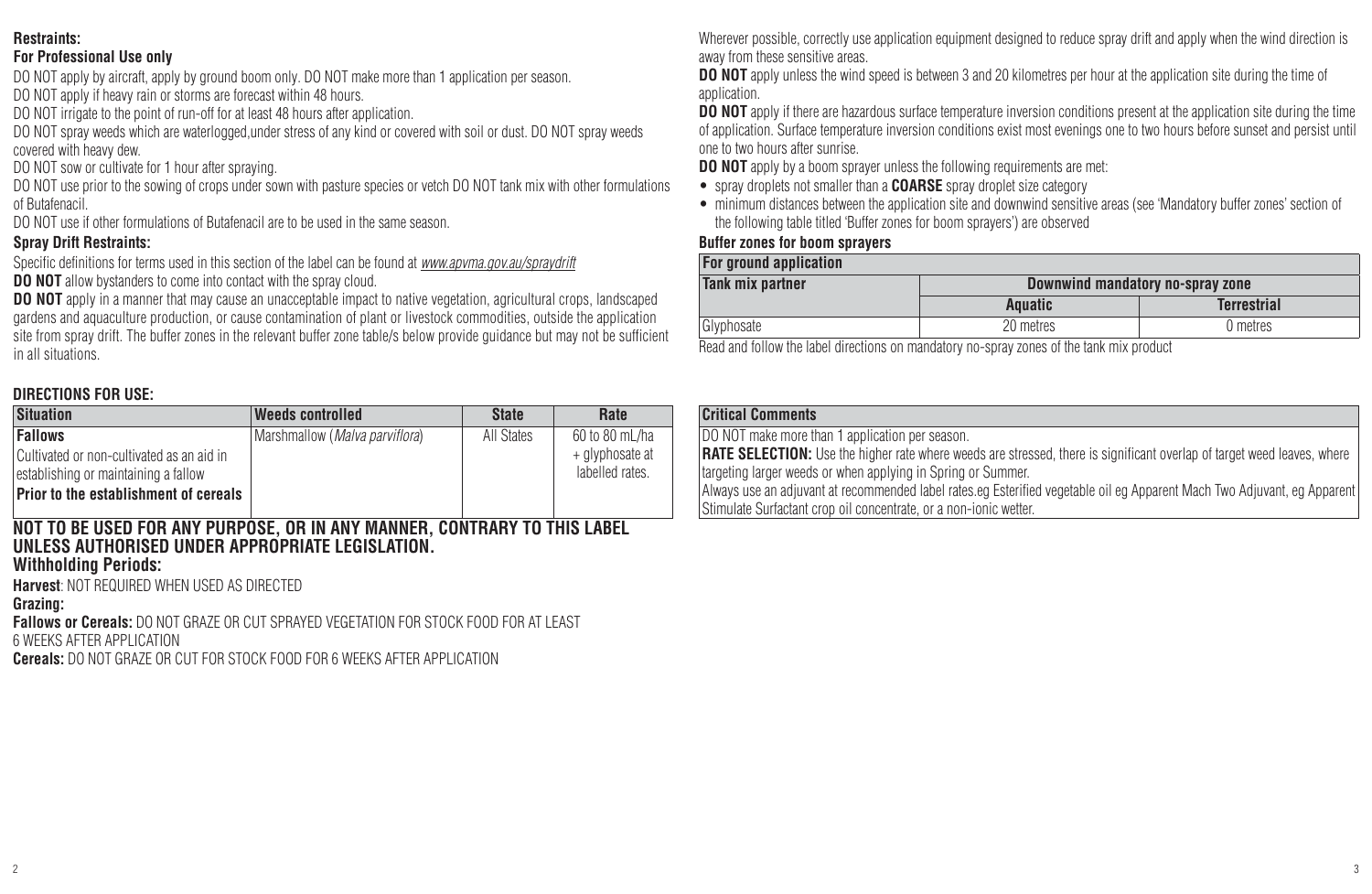#### **GENERAL INSTRUCTIONS**

APPARENT Beaut 200 EC Herbicide quickly kills marshmallow when applied directly to the leaf.

Effects may not be apparent for 3 days or longer under cool, cloudy conditions. Apply treatments to weeds which have at least one true leaf to provide an adequate surface area for herbicide uptake. APPARENT Beaut 200 EC Herbicide may be used prior to sowing any cereal crop.

Weeds should be actively growing at time of treatment. DO NOT treat weeds under poor growing or dormant conditions (such as occur in drought, waterlogging, disease, insect damage or following frosts) as reduced weed control may result. Reduced results may also occur when treating weeds heavily covered with dust or silt. Prior herbicide application may also induce stress in weeds. Rainfall occurring up to 6 hours after application may reduce effectiveness. Heavy rainfall within 2 hours after application may wash the chemical off the foliage and a repeat treatment may be required. Delay treatment of plants wet with dew or rain, if water droplets run-off when plants are disturbed. Avoid contact with foliage, green stems or fruit of crops, desirable plants and trees, since severe injury or destruction may result.

#### **Crop Establishment**

APPARENT Beaut 200 EC Herbicide is recommended for control of emerged marshmallow weeds prior to crop establishment. Suitable cultivation and/or sowing operations are required to provide seedbed conditions satisfactory for crop germination and development. Spraying early to control young weeds will favour preparation of suitable seedbeds. On friable soils and where there is only light cover of young weeds, sowing may proceed satisfactorily from one day after spraying. In situations of heavy weed growth sowing should be delayed until weed decay and soil conditions allow formation of a satisfactory seedbed. Incorporation of green or decaying vegetation and roots into the seedbed by cultivation or sowing may cause retarded crop emergence, particularly in cold and/or wet conditions.

#### **Mixing**

DO NOT mix, load or apply this product within 20 m of any well, sink hole, intermittent or perennial stream.

- 1. Fill the spray tank with one half the required amount of clean water and add the required amount of APPARENT Beaut 200 EC Herbicide.
- 2. Mix well before adding the glyphosate and remaining portion of water.
- 3. Add any recommended additional herbicide/insecticide/additive.
- 4. Add the surfactant near the end of the filling process to minimize foaming. Placing the filling hose below the surface of the spray solution will prevent excessive foaming. Removing hose from tank immediately after filling will prevent back siphoning into water source.

When tank mixing with glyphosate please read and follow all mixing instructions on the glyphosate label. Ensure the sprayer is free of any residue of previous spray material, and use spray solutions promptly.

DO NOT use mechanical agitators as these may cause excessive foaming. Spray tanks, pumps, lines and nozzles should be thoroughly rinsed with clean water following application to prevent corrosion.

APPARENT Beaut 200 EC Herbicide efficacy is dependent on good coverage of the target weeds. Limited translocation occurs within the plant so inadequate coverage is likely to result in unacceptable control.

#### **Adjuvants**

APPARENT Beaut 200 EC Herbicide should be used with use an adjuvant recommended label rates. eg Esterified vegetable oil eg Apparent Mach Two Adjuvant, eg Apparent Stimulate Surfactant crop oil concentrate, or a non- ionic wetter.

#### **Mixing Order**

Some products may react with other products if they are not mixed in the correct order. The general mixing order of products should be:

- 1. Water conditioners or buffers
- 2. Water dispersible granules (WG)
- 3. Wettable powders (WP)
- 4. Flowable or suspension concentrates (SC)
- 5. Emulsifiable concentrates (EC)
- 6. Water based or soluble concentrates
- 7. Oils and wetters

It is important to ensure that each individual component of the tank mix is fully dissolved and in solution before the next product is added to the tank mix, otherwise mixing problems may occur.

#### **Clean up**

Thoroughly clean the sprayer using the following procedure when you have finished spraying. Mix only as much spray solution as needed. Immediately after spraying, clean equipment thoroughly using this procedure. Wear appropriate protective clothing.

- 1. Flush tank, hoses, boom and nozzles with clean water.
- 2. Prepare a cleaning solution of either 250 mL of ALL CLEAR DS per 100 L of water or 300mL of household chlorine bleach (containing 4% chlorine) per 100L of water. Ensure bleach used is fresh as it can degrade significantly over time resulting in a reduction in cleaning ability.
- 3. When available, use a pressure washer to clean the inside of the spray tank with this solution. Take care to wash all parts of the tank, including the inside top surface and lid.
- 4. Completely fill the sprayer with the cleaning solution to ensure contact of the cleaning solution with all internal surfaces of the tank and plumbing. Start agitation in the sprayer and thoroughly recirculate the cleaning solution for at least 15 minutes. All visible deposits must be removed from the spraying system and in cases where there is the possibility of heavy build-up of residues, the cleaning solution may need to be left in the tank overnight to ensure adequate decontamination of the tank.
- 5. Flush hoses, spray lines and nozzles for at least 1 minute with the cleaning solution.
- 6. Dispose of rinsate from steps 1 to 5 in an appropriate manner.
- 7. Repeat steps 2 to 5.
- 8. Remove nozzles, screens, and strainers and clean separately in the cleaning solution after completing the above procedures. Be careful with filters, as they can be a main source of contamination.
- 9. Rinse the complete spraying system with clean water.

The above method is only effective if the cleaning solution comes into contact with every surface or contact point that may contain even minute butafenacil herbicide residues.

#### **Compatibility**

APPARENT Beaut 200 EC Herbicide is compatible with any one of the following products: paraquat + diquat, 360 g/L paraquat, 250 g/L paraquat, prosulfocarb, trifluralin, triallate, triasulfuron, atrazine, simazine, S-metolachlor, metribuzin, diuron, isoxaflutole, 2,4-D Ester 680.

As formulations of other manufacturer's products are beyond the control of Titan Ag Pty Ltd, and the quality of water may vary with location, all mixtures should be tested prior to mixing commercial quantities.

APPARENT Beaut 200 EC Herbicide must NOT be tank mixed with other formulations of Butafenacil.

#### **Resistant Weeds Warning**

#### **GROUP G HERBICIDE**

weeds is difficult to detect prior to use, Titan Ag Pty Ltd accepts no liability for any losses that may result from the failure of  $_5$ APPARENT Beaut 200 EC Herbicide is a member of the pyrimidindiones group of herbicides. APPARENT Beaut 200 EC has the inhibitor of protoporphyrinogen oxidase mode of action. For weed resistance management APPARENT Beaut 200 EC HERBICIDE is a Group G herbicide. Some naturally occurring weed biotypes resistant to APPARENT Beaut 200 EC HERBICIDE and other Group G herbicides may exist through normal genetic variability in any weed population. The resistant individuals can eventually dominate the weed population if these herbicides are used repeatedly. These resistant weeds will not be controlled by APPARENT Beaut 200 EC HERBICIDE or other Group G herbicides. Since the occurrence of resistant